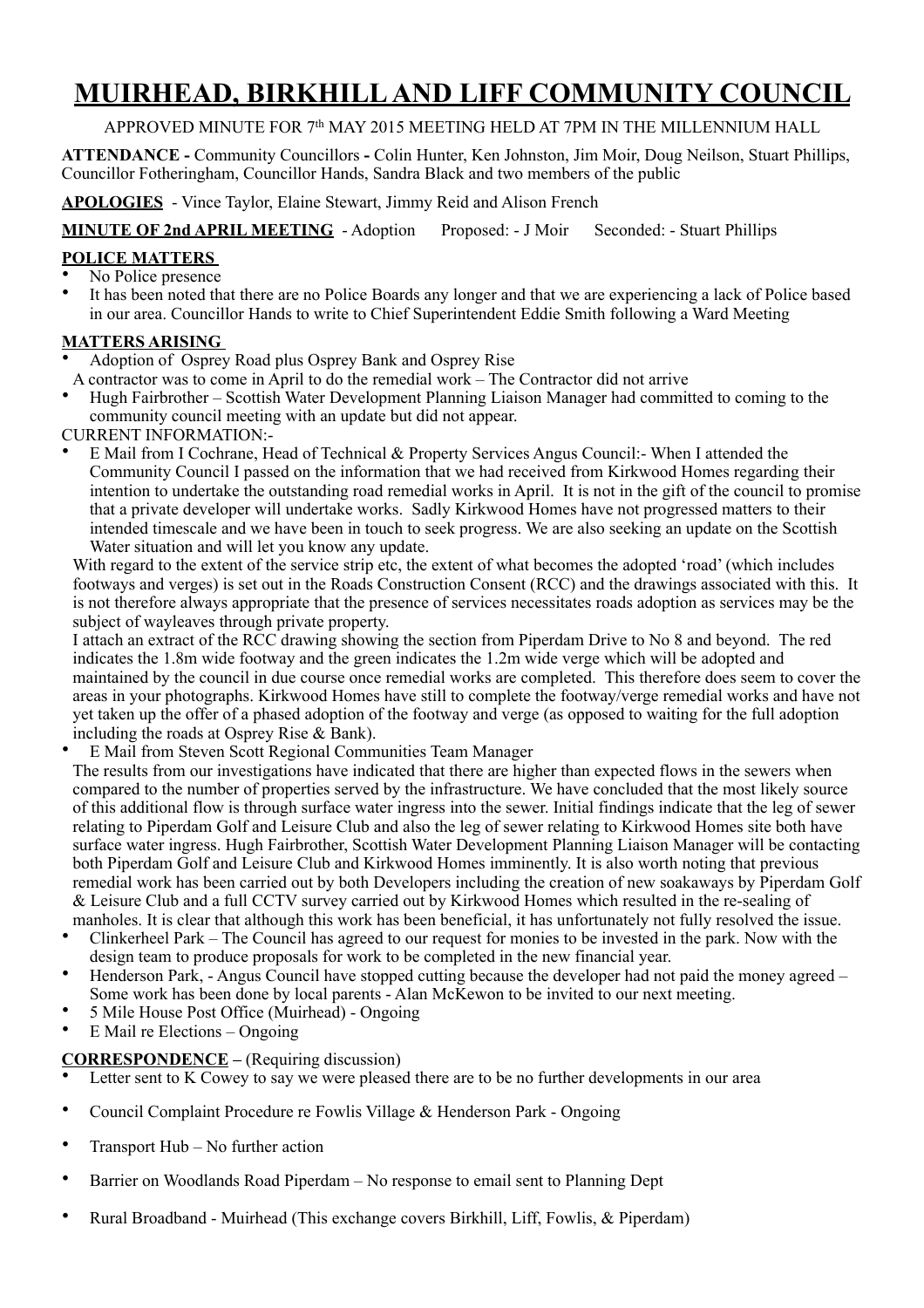Fibre broadband is not currently available in this area. Digital Scotland plans to extend fibre broadband coverage in this area. Work under the Digital Scotland programme means that the first premises in this area are currently expected to receive fibre broadband in the period July to December 2015. Please note that engineering plans and delivery timescales depend on many factors and can be subject to change. All information is based on the best view we have today using our current plans. There has been a website set up by the Digital Scotland team, which has a new interactive map, this shows which areas already have access to Next Generation Broadband and also gives information on future planned coverage, link below <http://www.digitalscotland.org/whereandwhen>

- National Confidential Forum. (time in care as children) to be put up on our Facebook Page
- Integration Matters Angus Health & Social Care Partnership Angus Carers is leading on a review of the Angus Carers Strategy. Carers can contact Andrea Cochrane andrea@anguscarers.org.uk, or call 01241 439157 to register - to be put up on our Facebook Page

**CORRESPONDENCE - A**ll of this correspondence has been forwarded to the MBLCC Councillors These do not need discussion unless a Community Councillor or Attendee wishes to raise any subject

- Scottish Rural Parliament Reforming local democracy #ruralhour
- What's New April Editions
- Invitation to host the next Scottish Rural Parliament in 2016
- External Funding Newsletters- April Editions
- Inspiring Empowerment Event Report
- STP launches new towns web
- #ruralhour chat (9pm-21st April) Community Empowerment (Scotland) Bill
- A Day for Towns Towns Tea Party, AGM, Book Launch and more!
- SURF's new-look monthly e-bulletin!

#### **BUSES**

• Concern had been expressed about the School Bus turning at the School and the speed of the bus through the village after dropping the children at the School. Information fed to Angus Council for action

#### **ROADS**

• **I**inspection regarding the road surface at the A923/B954 junction - This will be monitored and a Priority Rating submitted for consideration. This will be considered alongside other sites against limited budgets.

#### **FINANCE**

• Insurance Form for completion - Ongoing

# **WEB SITE**

• Ongoing

# **PLANNING**

- **1 Ref 15/00329/FULL** Extension to existing Multi-Purpose leisure and activity centre at Piperdam Golf and Country Club, Piperdam DD2 5LP. The Community Council distributed a leaflet to inform Piperdam Residents of this application. Residents made representation and requested a Planning Objection on various grounds be forwarded to Angus Council.
- **2 Ref: 15/00312/CLU** Removal of existing garage and erection of extension at 32 Post Box Road, Birkhill, DD2 5PX
- **3 Ref: 15/00332/FULL** Ground floor alterations reinstating single storey outbuildings to provide double garage , wine cellar and boiler room to west elevation at Dower House, 8 Church Road, Liff, DD2 5NN
- **Ref: 15/00333/LBC**  Listed building consent application for Planning application 15/00332/FULL at Dower House, 8 Church Road, Liff, DD2 5NN
- **5 Ref: 15/00386/LBC** Extension to dwelling house at 7 Osprey View, Piperdam, Fowlis DD2 5LZ for a Mr & Mrs A Davidson

# **SOUTH WEST SIDLAW DEVELOPMENT TRUST**